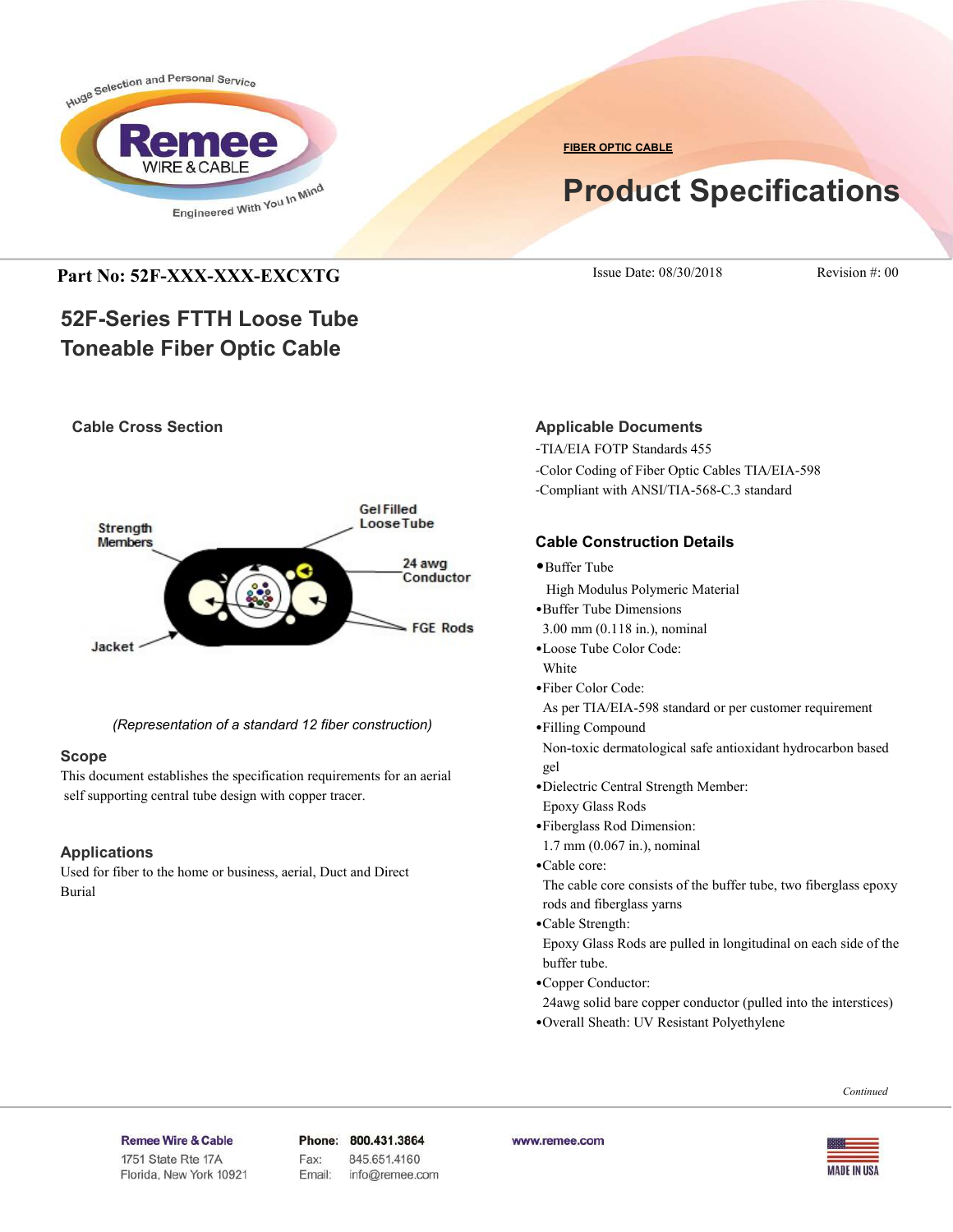

| Remee Products Part<br>Number | Number<br>of Fibers | Cable OD<br>in $(mm)$            | Weight<br>$lb/1000ft$ (kg/km) |  |  |
|-------------------------------|---------------------|----------------------------------|-------------------------------|--|--|
| 52F-002-XXX-EXCBTG            | $\overline{c}$      | $0.180 \times 0.330$ (4.6 x 8.4) | 30(44)                        |  |  |
| 52F-004-XXX-EXCDTG            | $\overline{4}$      | $0.180 \times 0.330$ (4.6 x 8.4) | 30(44)                        |  |  |
| 52F-006-XXX-EXCFTG            | 6                   | $0.180 \times 0.330$ (4.6 x 8.4) | 30(44)                        |  |  |
| 52F-008-XXX-EXCHTG            | 8                   | $0.180 \times 0.330$ (4.6 x 8.4) | 30(44)                        |  |  |
| 52F-010-XXX-EXCJTG            | 12                  | $0.180 \times 0.330$ (4.6 x 8.4) | 30(44)                        |  |  |
| 52F-012-XXX-EXCLTG            | 12                  | $0.180 \times 0.330$ (4.6 x 8.4) | 30(44)                        |  |  |

| <b>Jacket Color</b> |              |  |  |  |  |  |  |
|---------------------|--------------|--|--|--|--|--|--|
| Designation         | Color        |  |  |  |  |  |  |
| B                   | <b>Black</b> |  |  |  |  |  |  |
| Y                   | Yellow       |  |  |  |  |  |  |
| Z                   | Orange       |  |  |  |  |  |  |
| A                   | Aqua         |  |  |  |  |  |  |
| M                   | Violet       |  |  |  |  |  |  |

| Fiber Type $(P/N)$                      | Maximum Attenuation dB/km |         |         | Overfill Launch Min<br>Bandwidth<br>$(MHz-km)$ |        | <b>EMBc</b><br>$(MHz-km)$ | Gigabit Ethernet Mini-<br>mum Link Distance<br>(Meters) |        | 10 Gigabit Ethernet<br>Minimum Link Dis-<br>tance (Meters) |        |                          |
|-----------------------------------------|---------------------------|---------|---------|------------------------------------------------|--------|---------------------------|---------------------------------------------------------|--------|------------------------------------------------------------|--------|--------------------------|
|                                         | 850 nm                    | 1300 nm | 1310 nm | 1550 nm                                        | 850 nm | 1300 nm                   |                                                         | 850 nm | 1300 nm                                                    | 850 nm | 1300 nm                  |
| $62.5\mu m$ OM1 1GIG (22J)              | 3.2                       | 1.0     | N/A     | N/A                                            | 200    | 600                       | N/A                                                     | 300    | 550                                                        | 32     | ٠                        |
| 50um OM2 10GIG (12D)                    | 3.0                       | 1.0     | N/A     | N/A                                            | 750    | 500                       | N/A                                                     | 800    | 550                                                        | 150    | ٠                        |
| 50um OM3 10GIG (12N)                    | 3.0                       | 1.0     | N/A     | N/A                                            | 1500   | 500                       | 2000                                                    | 1000   | 550                                                        | 300    | ٠                        |
| 50um OM4 10GIG (12V)                    | 3.0                       | 1.0     | N/A     | N/A                                            | 3500   | 500                       | 4700                                                    | 1040   | 550                                                        | 550    | $\overline{\phantom{a}}$ |
| SM OS2 G.652.D (76K)                    | N/A                       | N/A     | 0.40    | 0.30                                           | N/A    | N/A                       | N/A                                                     | N/A    | 5000                                                       | N/A    | 10000                    |
| SM OS2 G.652.D (74K)                    | N/A                       | N/A     | 0.35    | 0.25                                           | N/A    | N/A                       | N/A                                                     | N/A    | 5000                                                       | N/A    | 10000                    |
| SM OS2 G.652.D/G.657.A1 BIF (76U)*      | N/A                       | N/A     | 0.40    | 0.30                                           | N/A    | N/A                       | N/A                                                     | N/A    | 5000                                                       | N/A    | 10000                    |
| SM OS2 G.652.D/G.657.A2, B2 BIF (76F)** | N/A                       | N/A     | 0.40    | 0.30                                           | N/A    | N/A                       | N/A                                                     | N/A    | 5000                                                       | N/A    | 10000                    |

 *\* G.657.A1 (76U) Mandrel Radius of 10mm, 1 turn at 1550nm with an induced attenuation of ≤0.50dB*

 *\*\* G.657.A2,B2 (76F) Mandrel Radius of 7.5mm, 1 turn at 1550nm with an induced attenuation of ≤0.40dB*

 *Please call the factory for all other fiber types*

*Continued*

Remee Wire & Cable Issue No.: 05

Florida, New York 10921

Phone: 800.431.3864 Fax: 845.651.4160 info@remee.com Email:

www.remee.com